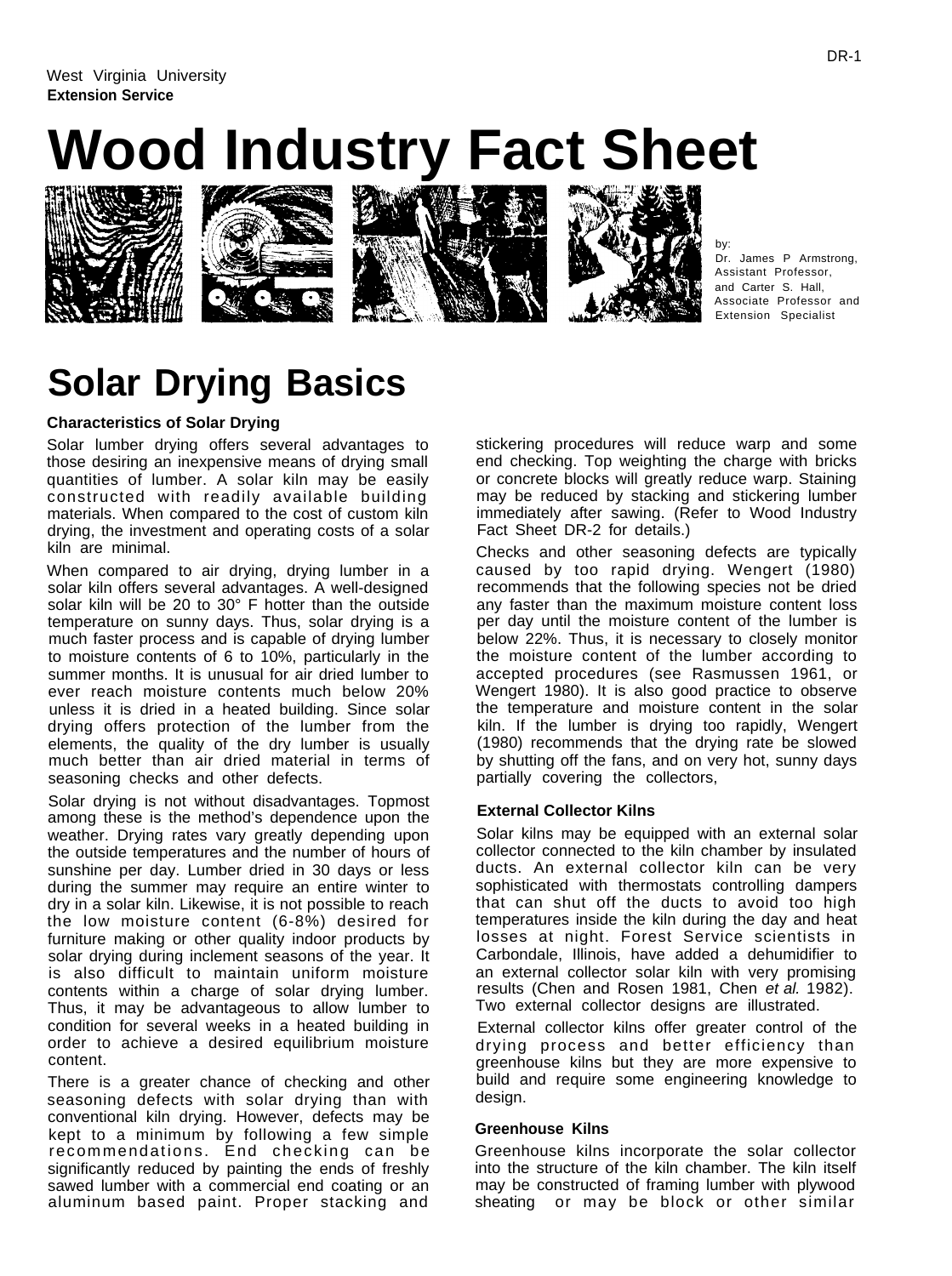| <b>SPECIES</b>      | <b>MAXIMUM</b><br>RATE OF MC LOSS<br>PER DAY<br>FOR 1" LUMBER | <b>MAXIMUM</b><br>RATE OF MC LOSS<br>PER DAY<br>FOR 2" LUMBER |
|---------------------|---------------------------------------------------------------|---------------------------------------------------------------|
| <b>Beech</b>        | 4.5                                                           | 1.8                                                           |
| Birch, Yellow       | 6.1                                                           | 2.4                                                           |
| Cherry              | 5.8                                                           | 2.3                                                           |
| Elm, American       | 10.4                                                          | 4.1                                                           |
| Maple, Soft (Sap)   | 13.8                                                          | 5.5                                                           |
| Maple, Hard         | 6.5                                                           | 2.6                                                           |
| Oak, Red Upland     | 3.8                                                           | 1.5                                                           |
| Oak, White Upland   | 2.5                                                           | 1.0                                                           |
| Oak, Southern       | Variable 1.0 to 3.0                                           | $0.4 - 1.2$                                                   |
| Sweet Gum (Red Gum) | 5.3                                                           | 2.1                                                           |
| Tupelo (Black Gum)  | 10.9                                                          | 4.3                                                           |
| Walnut              | 8.2                                                           | 3.2                                                           |
| Yellow-Poplar       | 10.0                                                          | 4.0                                                           |

construction. The kiln must have a well insulated floor, preferably with a drain of some sort to remove condensation from inside the kiln. The inside walls and floor of the kiln should be painted black to better absorb and store heat. Concrete block holds an advantage over wood framing in this regard but is not as efficient as an insulating material. Walls and floor should have a vapor barrier on the interior side such as polyethylene, foil, or aluminum based paint. All non-collector surfaces (walls, floor, roof, doors, etc.) must be well insulated.

The collector consists of some transparent glazing material, typically plastic or fiberglass. The collector should face directly south at an angle to the horizon equivalent to the north latitude (38° to 40° in West Virginia) or 45°. The collector should consist of one square foot of glazing material for every 10 board feet of lumber contained in the kiln. The collector is possibly the most critical surface for heat loss from the kiln during cool, cloudy days or at night. Therefore, double or triple layers of glazing maybe advisable.

Three greenhouse solar kiln designs are illustrated. The kilns may be constructed from materials available at any building supply center. There is a trade off between the builder's desire for durability and cost. It is strongly recommended that if the builder desires to cut cost that the collector and insulation be the last items to sacrifice quality in return for reduced expense.

#### **Air Circulation**

It is very important to maintain air flow through the lumber piles during drying. The designs illustrated in this Fact Sheet all call for fans and baffle systems. Typically, fans in small solar kilns are inexpensive window fans available at most home centers and department stores. in order to save electricity, fans should not be run when temperatures inside the kiln are lower than 65° F in winter or 75° F in summer (Wengert 1980).

The baffles deflect airflow through the Iumber piles. They may be constructed of black painted plywood or particle board.

Most solar kiln designs include ventilators for exhausting excess heat and humidity from the kiln. However, some scientists question the need for vents since condensed moisture may be removed from the kiln through floor drains and the need to vent excess heat is rare. In any case, vents should be closed for the first third of the drying process when high humidities are desired.

#### **References**

Bois, P. J. 1977. Constructing and operating a small solar heated lumber dryer. U.S. Dept. of Agr.; Forest Service; Forest Products Util. Tech. Rep. No. 7; Madison, WI.

Chen, P. Y. S. 1981. Design and tests of a 500BF solar kiln. Forest Products J. 31(3): 33-38.

Chen, P. Y. S. and H. N. Rosen. 1981. Drying lumber In a solardehumidifier kiln. So. Lumberman: December 15, 1981.

Chen, P. Y. S. and Helmer, W. A., Rosen, H. N. and D. J. Barton. 1982. Experimental solar-dehumidification kiln for drying lumber. Forest Products J. 32(9): 35-41.

Lumley, T. G. and E. T. Choong. 1979. Technical and economic characteristics of two solar kiln designs. Forest Products J. 29(7): 49-56.

Rasmussen, E. F. 1961. Dry Kiln Operator's Manual, U.S. Dept. Agr. Handbook No. 188. U.S. Forest Service: Forest Products Laboratory, Madison, WI.

Wengert, E. M. 1980. Solar heated lumber dryer for the small business. MT #20C Utilization and Marketing; Virginia Cooperative Extension Service; Blacksburg, VA.

Yang, K, C. 1980. Solar kiln performance at a high latitude, 48° N. Forest Products J. 30 (3): 37-40.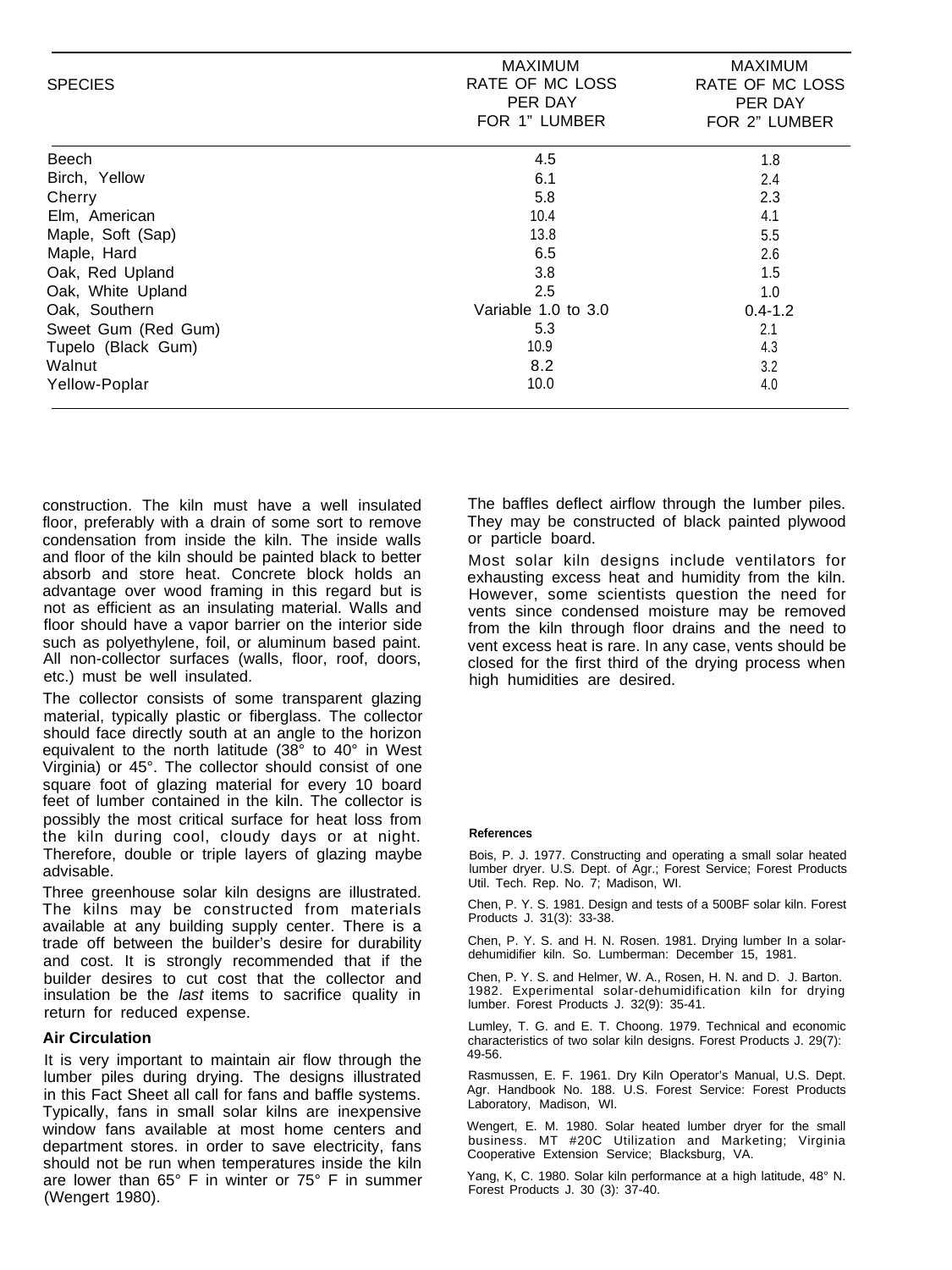